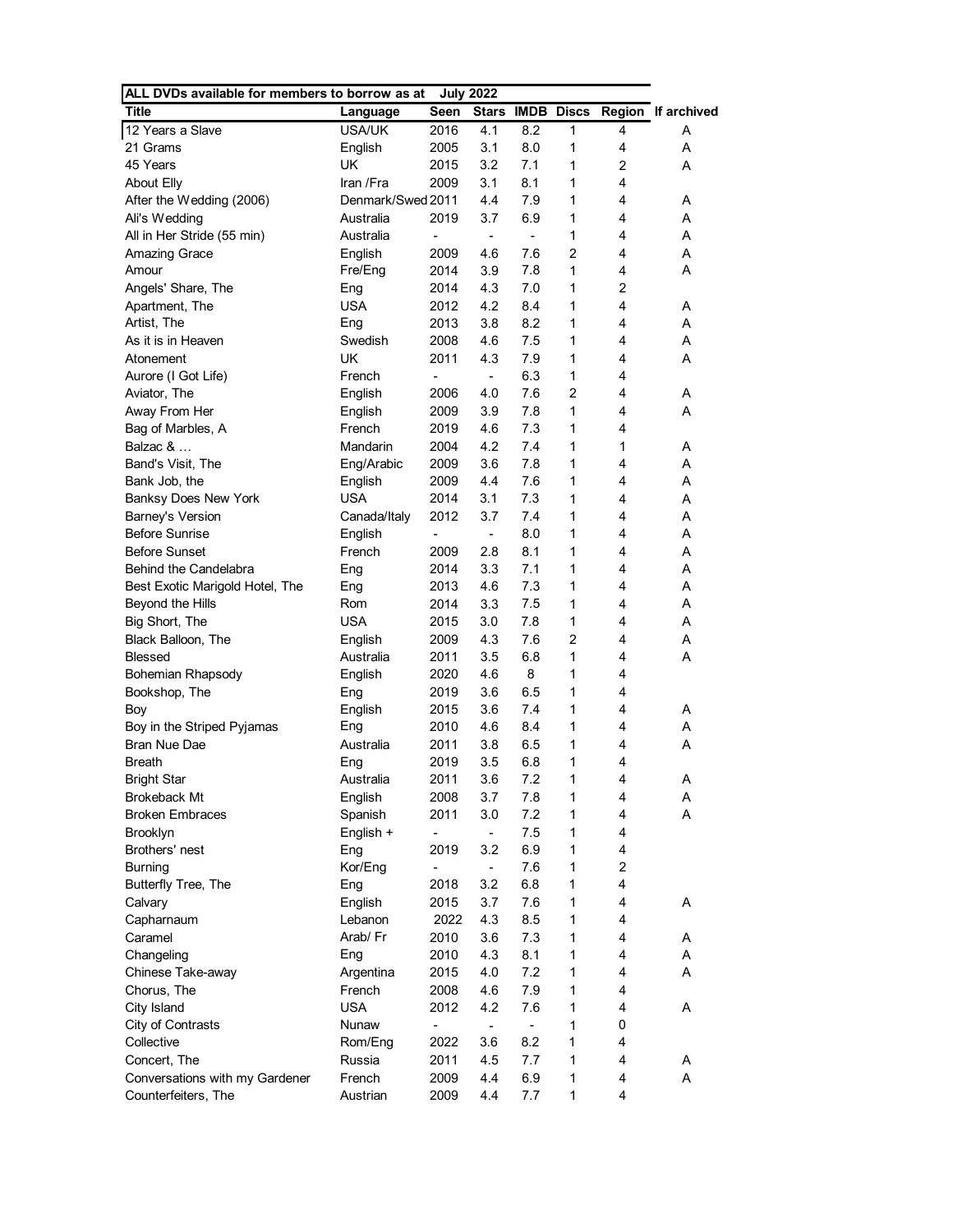| Country Doctor, The                             | French              | 2019         | 4.1                      | 6.5        | 1 | 4  |   |
|-------------------------------------------------|---------------------|--------------|--------------------------|------------|---|----|---|
| Crouching Tiger Hidden Dragon                   | Ch/HK               | 2003         | 4.0                      | 8.2        | 1 | 4  | Α |
| Crow's Egg, The                                 | Indian              | 2019         | 3.9                      | 8.5        | 1 | 4  |   |
| Dan in real life                                | Eng                 | 2010         | 3.9                      | 7.0        | 1 | 4  | A |
| Dare to be Wild                                 | Eng                 | 2018         | 4.0                      | 7.8        | 1 | 4  | A |
| Dark Horse, The                                 | English             | 2021         | 3.4                      | 7.5        | 1 | 4  |   |
| Dean Spanley                                    | UK/Cay              | 2011         | 3.8                      | 7.2        | 1 | 4  | Α |
| Death at a Funeral                              | English             | 2009         | 4.5                      | 7.3        | 1 | 4  | A |
| Departures                                      | Japan               | 2011         | 4.6                      | 8.2        | 1 | 4  |   |
| Descendants, The                                | Eng                 | 2013         | 3.7                      | 7.5        | 1 | 4  | Α |
| <b>Dunkirk</b>                                  | Eng                 | 2019         | 3.7                      | 8.0        | 1 | 4  | Α |
| Eagle Huntress, The                             | Eng/Kaz             | 2018         | 4.4                      | 7.6        | 1 | R2 | A |
| Easy Virtue                                     | Eng                 | 2010         | 4.2                      | 6.7        | 1 | 4  | Α |
| Edge of Heaven, The                             | Germ                | 2013         | 3.8                      | 7.9        | 1 | 4  | Α |
| Emu Runner                                      | English             | 2022         | 4.0                      | 5,8        | 1 | 4  |   |
| Etre et Avoir (To be and to Have)               | French              | 2005         | 4.0                      | 8.0        | 1 | 0  | Α |
| <b>Everlasting Moments</b>                      | Sweden              | 2012         | 4.3                      | 7.5        | 1 | 4  |   |
| Eye in the Sky                                  | UK/S Af             | 2015         | 4.5                      | 7.3        | 1 | 4  | Α |
| Famille Belier, La                              | Fra/Belg            | 2014         | 4.3                      | 7.4        | 1 | 2  | Α |
| Far From Men                                    | France              | 2016         | 4.1                      |            | 1 | 4  | A |
| Far From The Madding Crowd                      | UK/USA              |              | 4.3                      | 7.3        | 1 | 4  |   |
| Father of my Children                           |                     | 2016<br>2012 | 3.3                      | 7.3<br>7.0 | 1 | 4  |   |
|                                                 | France<br>Fi/Ge/Eng |              |                          |            | 1 | 4  | Α |
| Fencer, The (Miekkailija)                       |                     | 2018         | 4.4                      | 7.3        |   | 4  |   |
| First Grader, The<br><b>Fisherman's Friends</b> | Eng/Ken             | 2013         | 4.6                      | 7.1        | 1 |    | A |
| <b>Florence Foster Jenkins</b>                  | English             | 2022         | 4.6                      | 7.0        | 1 | 4  |   |
|                                                 | UK                  | 2016         | 4.3                      | 7.1        | 1 | 4  | A |
| Force Majeure                                   | Nor/Sweden          | 2016         | 2.6                      | 7.4        | 1 | 4  | Α |
| Four of a Kind                                  | English             | 2015         | 4.4                      | 6.8        | 1 | 4  |   |
| Foxtrot                                         | Israel              | 2019         | 2.9                      | 7.5        | 1 | 4  |   |
| Frantz                                          | Fre/Ger             | 2019         | 4.1                      | 7.5        | 1 | 4  |   |
| Frost / nixon                                   | Eng                 | 2010         | 4.3                      | 8.0        | 1 | 4  | A |
| Furnace, the                                    | English             | 2022         | 3.3                      | 6.7        | 1 | 4  |   |
| Gardening with Soul                             | English             | 2015         | 3.5                      | 8.0        | 1 | 4  | A |
| Gilded Cage, The                                | French              | 2015         | 4.2                      | 7.5        | 1 | 4  | Α |
| Girl in the Café                                | Eng                 | 2018         | 4.0                      | 7.6        | 1 | R1 |   |
| Girl with the Pearl Earring                     | English             | 2005         | 4.4                      | 7.3        | 1 | 4  | A |
| Going in Style - Birthday                       | Eng                 | 2018         | 4.4                      | 6.8        | 1 | 4  | A |
| Good Liar, The                                  | English             | 2022         | 4.4                      | 6.6        | 1 | 4  |   |
| Goodbye Lenin!                                  | Germany             | 2007         | 3.9                      | 7.8        | 1 | 0  | Α |
| Gran Torino                                     | Eng                 | 2010         | 4.3                      | 8.4        | 1 | 4  | Α |
| Green Book<br>R <sub>1</sub>                    | Eng +               | 2020         | 4.8                      | 8.2        | 1 | 1  |   |
| Griff the Invisible                             | Australia           | 2012         | 3.6                      | 7.2        | 1 | 4  | A |
| Guernsey Literary And potato                    | Eng                 | 2019         | 4.5                      | 7.4        | 1 | 4  |   |
| Hannah Arendt                                   | German +            | 2015         | 4.0                      | 7.2        | 1 | 4  |   |
| Happy go lucky                                  | Eng                 | 2010         | 2.8                      | 7.2        | 1 | 4  | A |
| Havre, Le                                       | French              | 2013         | 3.8                      | 7.3        | 1 | 4  | Α |
| Healing                                         | English             | 2015         | 4.6                      | 7.8        | 1 | 4  | A |
| Heartbreaker                                    | France              | 2012         | 3.9                      | 6.8        | 1 | 4  | Α |
| Hedgehog, The                                   | Fra/Italy           | 2009         | 4.3                      | 7.4        | 1 | 4  | Α |
| <b>Hidden Figures</b>                           | Eng                 | 2018         | 4.7                      | 7.9        | 1 | 4  | Α |
| Hitchcock                                       | Eng                 | 2014         | 4.3                      | 6.9        | 1 | 4  | Α |
| Homme du train, L'                              | French              | 2004         | 4.2                      | 7.3        | 1 | 2  | Α |
| Honeyland                                       | Turkish             | 2022         | 4.0                      | 8.0        | 1 | 4  |   |
| House of Sand and Fog                           | English             | -            | $\overline{\phantom{0}}$ | 7.7        | 1 | 4  | Α |
| How I ended This Summer                         | Russia              | 2012         | 3.0                      | 7.1        | 1 | 4  | A |
| Hugo                                            | Eng                 | 2013         | 4.2                      | 7.8        | 1 | 4  | A |
| Hundred Year-old-man who                        | swe/Rus             | 2016         | 4.2                      | 7.1        | 1 | 4  | A |
| Hunt for the Wilderpeople                       | ΝZ                  | 2016         | 4.4                      | 8.1        | 1 | 4  | Α |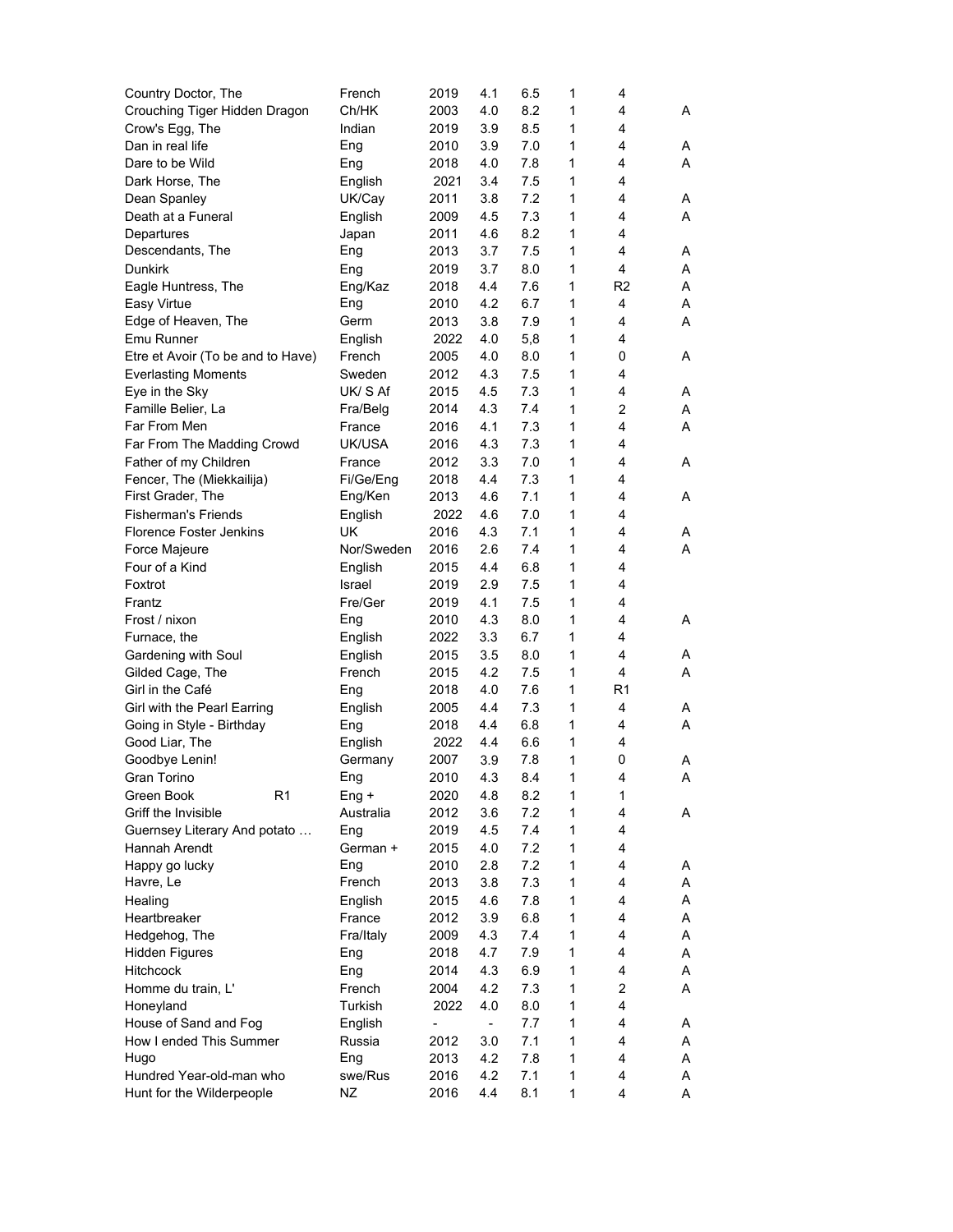| Hunt, The                   | Den+        | 2014           | 4.2                      | 8.2 | 1              | 4              | A |
|-----------------------------|-------------|----------------|--------------------------|-----|----------------|----------------|---|
| Hunter, The                 | Eng         | 2013           | 4.1                      | 6.7 | 1              | 4              | Α |
| <b>Hunting Elephants</b>    | Israel      | 2016           | 3.7                      | 6.5 | 1              | 4              | Α |
| Illusionist, The            | Cze         | 2008           | 4.7                      | 7.7 | 1              | 4              | Α |
| Imitation Game, The         | UK          | 2016           | 4.7                      | 8.1 | 1              | 4              | Α |
| In Search of Beethoven      | English     | 2011           | 4.0                      | 7.4 | 1              | 4              | Α |
| In the Shadow of the Moon   | English     | 2009           | 4.2                      | 8.2 | 1              | 4              | Α |
| Incendies                   | French      | 2013           | 4.3                      | 8.1 | 1              | 4              | Α |
| Inception                   | <b>USA</b>  | 2012           | 2.7                      | 8.9 | 1              | 4              | Α |
| Inconvenient Truth, An      | English     | 2008           | 4.3                      | 8.2 | 1              | 4              | Α |
| Into the Wild               | English     | 2009           | 3.7                      | 8.3 | $\overline{2}$ | 4              | A |
| <b>Intouchables</b>         | French      | 2013           | 4.1                      | 8.5 | $\mathbf{1}$   | $\overline{4}$ | Α |
| Italian for Beginners       | Danish      | 2003           | 4.5                      | 7.2 | 1              | 1 NTSC         | Α |
| Italian, The                | Russ/Ital   | 2009           | 4.2                      | 7.5 | 1              | 4              | Α |
| I've loved you so long      | Fr          | 2010           | 4.6                      | 7.7 | 1              | 4              |   |
| Jersey Boys                 | English     | 2015           | 4.1                      | 7.9 | 1              | 4              | Α |
| Just to be Sure             | French      | 2019           | 3.9                      | 6.7 | 1              | 4              |   |
| Kandahar                    | Farsi/Eng   | 2004           | 3.6                      | 6.6 | 1              | 0              | Α |
| Kid With a Bike             | French      | 2013           | 3.9                      | 7.4 | 1              | 4              | A |
| <b>Kinky Boots</b>          | UK?         | 2007           | 4.5                      | 6.8 | 1              | 4              | Α |
| Kite Runner, The            | <b>USA</b>  | 2011           | 4.5                      | 7.8 | 1              | 4              | Α |
| Kolya                       | Czech       | 2003           | 4.6                      | 7.6 | 1              | 1 NTSC         |   |
| Ladies in Black             | English     | $\blacksquare$ | $\overline{\phantom{a}}$ | 6.7 | 1              | 4              |   |
| Lady in the Van             | UK          | 2015           | 4.0                      | 6.7 | 1              | 4              | Α |
| Land of Mine                | Den/Ger     | 2019           | 4.1                      | 7.8 | 1              | 4              |   |
| Lars and the Real Girl      | English     | 2009           | 4.0                      | 7.7 | 1              | 4              | Α |
| Last Cab to Darwin          | Australia   | 2016           | 4.2                      | 7.8 | 1              | 4              | Α |
| Last Orders                 | English     | 2005           | 4.2                      | 7.2 | $\mathbf{1}$   | 4              | Α |
| Last Ride                   | Eng         | 2010           | 3.8                      | 7.8 | 2              | 4              | Α |
| Lemon tree                  | lsr         | 2010           | 4.6                      | 7.6 | 1              | 4              | Α |
| Life of Pi                  | Tai         | 2014           | 4.1                      | 8.1 | 1              | 4              | Α |
| Light Between Oceans, The   | Eng         | 2018           | 4.2                      | 7.2 | 1              | 4              |   |
| Like Father Like son        | Japan       | 2016           | 4.2                      | 7.8 | 1              | 4              | Α |
| Lincoln                     | Eng         | 2014           | 4.2                      | 7.5 | 1              | 4              | Α |
| Lion                        | Eng         | 2018           | 4.4                      | 8.1 | 2              | 4              | Α |
| <b>Little Miss Sunshine</b> | English     | 2008           | 4.4                      | 8.2 | 1              | 4              | Α |
| Lives of Others             | Ger         | 2008           | 4.7                      | 8.5 | 1              | 4              |   |
| Look at Me                  | French      | 2006           | 3.8                      | 7.3 | 1              | 4              | Α |
| Look Both Ways              | English     | 2006           | 4.3                      | 7.9 | $\overline{c}$ | 0              | Α |
| Lourdes                     | Austria/F/G | 2012           | 3.6                      | 6.9 | 1              | 4              | A |
| Lunchbox The                | India ++    | 2015           | 4.0                      | 8.0 | 1              | 4              | Α |
| Made in Dagenham            | UK          | 2012           | 4.3                      | 7.1 | 1              | 4              | A |
| Magic in the Moonlight      | Eng         | 2018           | 3.6                      | 6.6 | 1              | 4              | Α |
| Mahana                      | NZ          | 2019           | 4.3                      | 7.2 | 1              | 4              | Α |
| Man Called Ove, A           | Swed        | 2018           | 4.7                      | 7.7 | 1              | 4              |   |
| Man From Coxs River         | Australia   | 2016           | 4.2                      | 7.9 | 1              | 4              | Α |
| Man Who Knew Infinity       | UK          | 2015           | 4.5                      | 7.3 | 1              | 4              | A |
| Mao's Last Dancer           | Australia   | 2011           | 4.6                      | 7.3 | 1              | 4              | A |
| Matching Jack               | Australia   | 2012           | 4.5                      | 7.3 | 1              | 4              | Α |
| Maudie                      | Eng         | 2019           | 4.4                      | 7.7 | 1              | 4              | Α |
| Me and Orson Welles         | UK / USA    | 2012           | 4.1                      | 6.9 | 1              | 4              | Α |
| Micmacs                     | France      | 2011           | 4.1                      | 7.3 | 1              | 4              | Α |
| Midnight in Paris           | Eng         | 2013           | 4.1                      | 7.8 | 1              | 4              |   |
| Minari                      | Kor/Eng     | 2022           | 3.6                      | 7.5 | 1              | 4              |   |
| Miss Potter                 | UK/US       | 2011           | 4.5                      | 7.1 | 1              | 4              | Α |
| Moliere                     | Fr          | 2010           | 4.3                      | 7.2 | 1              | 4              | A |
| Monsieur Chocolat - AGM     |             | 2018           | 4.0                      | 7.1 | 1              | 4              |   |
| Monsieur Ibrahim            | French      | 2005           | 4.1                      | 7.2 | 1              | 1              | A |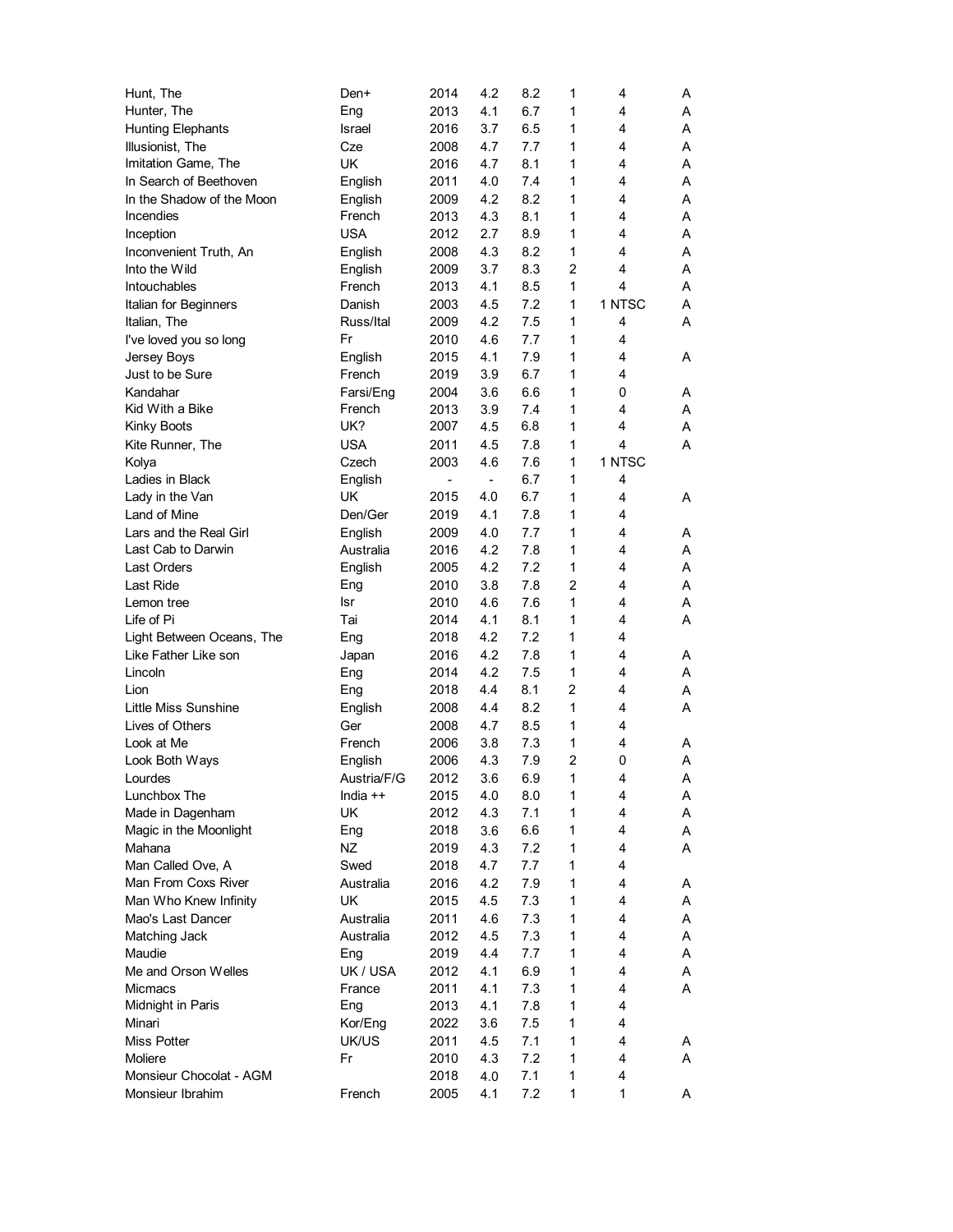| Monsieur Lazhar                           | Fre        | 2014                     | 4.1                      | 7.5                          | 1            | 4 | A |
|-------------------------------------------|------------|--------------------------|--------------------------|------------------------------|--------------|---|---|
| Monsieur Mayonnaise                       | Aust       | 2019                     | 3.9                      | 6.9                          | 1            | 4 |   |
| Monsoon Wedding                           | India/Eng  | 2003                     | 3.8                      | 7.2                          | 1            | 0 | Α |
| Moonrise Kingdom                          | Eng        | 2014                     | 3.5                      | 7.8                          | 1            | 4 | Α |
| Mother                                    | S Korea    | 2012                     | 3.6                      | 8.1                          | 1            | 4 | Α |
| Motorcycle Diaries                        | USA/ Per   | 2007                     | 4.2                      | 7.9                          | 1            | 4 | Α |
| <b>Mrs Henderson Presents</b>             | UK         | 2007                     | 4.6                      | 7.2                          | 1            | 4 | Α |
| Mrs Palfrey at the Claremont              | English    | 2008                     | 4.6                      | 7.7                          | 1            | 4 | Α |
| My Afternoons with Margueritte            | France     | 2012                     | 4.1                      | 7.0                          | 1            | 4 | Α |
| My Best Friend                            | French     | 2009                     | 4.3                      | 6.7                          | 1            | 4 | Α |
| My Sweet Pepper Land                      | Iraqi      | 2015                     | 4.0                      | 7.2                          | $\mathbf{1}$ | 4 | Α |
| My week with Marilyn                      | Eng        | 2013                     | 4.0                      | 7.1                          | 1            | 4 | Α |
| Nebraska                                  | English    | 2015                     | 4.3                      | 7.8                          | 1            | 4 | Α |
| Nightingale, The                          | Chi/Fra    | 2013                     | 4.5                      | 7.1                          | 1            | 4 |   |
| No Country for Old Men                    | English    | 2009                     | 3.2                      | 8.4                          | 1            | 4 | A |
| Noble Family, The                         | Mexico     | 2013                     | 3.5                      | 7.4                          | 1            | 4 | Α |
| Nobody's Child (52 min)                   | Australia  | $\overline{\phantom{0}}$ | $\overline{\phantom{a}}$ | $\qquad \qquad \blacksquare$ | 1            | 4 | Α |
| Notebook, The                             | English    | 2008                     | 4.3                      | 8.0                          | 1            | 4 | Α |
| Old Man Who Read Love Stories, Th English |            | 2006                     | 4.1                      | 5.9                          | 1            | 0 | Α |
| Omar                                      | Palestine  | 2016                     | 3.8                      | 7.6                          | 1            | 4 | Α |
| Oranges and Sunshine                      | Aust / UK  | 2012                     | 4.5                      | 7.2                          | 1            | 4 | Α |
| Orator, The                               | Samoan     | 2014                     | 3.5                      | 6.9                          | 1            | 4 | Α |
| Other Son, The                            | $Fre +$    | 2021                     | 4.7                      | 7.4                          | 1            | 4 |   |
| Our Little Sister                         | Jap        | 2018                     | 3.6                      | 7.5                          | 1            | 4 | A |
| <b>Painted Veil</b>                       | English    | 2009                     | 4.4                      | 7.6                          | 1            | 4 | Α |
| Paper Planes                              | Australia  | 2016                     | 4.2                      | 6.3                          | 1            | 4 | A |
| Parasite                                  | Korean     | 2021                     | 3.5                      | 8.6                          | 1            | 4 |   |
| Past, The                                 | France     | 2016                     | 3.7                      | 8.0                          | 1            | 4 | Α |
| Pearls of the Far East                    | Viet       | 2014                     | 3.9                      | 8.5                          | 1            | 0 |   |
| <b>Perfect Strangers</b>                  |            | 2018                     | 3.9                      | 7.8                          | 1            | 4 |   |
| Performance (Late Quartet)                | Eng        | 2014                     | 4.2                      | 6.9                          | 1            | 4 | A |
| Philomena                                 | English    | 2015                     | 4.7                      | 7.7                          | 1            | 4 | Α |
| Pianist, the                              | English    | 2004                     | 4.8                      | 8.6                          | 2            | 4 | Α |
| Plank, The                                | UK         |                          | $\overline{\phantom{a}}$ | 7.2                          | 1            | 4 | Α |
| Potiche (Trophy Wife                      | France     | 2012                     | 4.0                      | 6.8                          | $\mathbf{1}$ | 4 | Α |
| Prairie Home Companion                    | English    | 2008                     | 4.2                      | 7.1                          | 1            | 4 | Α |
| Prestige, the                             | English    | 2009                     | 3.3                      | 8.4                          | 1            | 4 | Α |
| Pride                                     | UK/France  | 2016                     | 4.2                      | 7.8                          | 1            | 4 | Α |
| Putuparri and the Rainmakers              | Australia  | 2015                     | 4.2                      | 8.6                          | 1            | 4 | А |
| Quiet American, the                       | English    | 2004                     | 4.3                      | 7.5                          | 1            | 4 | Α |
| Railway Man                               | English    | 2015                     | 4.4                      | 7.1                          | 1            | 4 | A |
| Rams                                      | $ICE + +$  | 2015                     | 3.7                      | 7.4                          | 1            | 4 | Α |
| Read My Lips                              | French     | 2005                     | 3.8                      | 7.4                          | $\mathbf{1}$ | 4 |   |
| Rocket, The                               | Engt/Laos  | 2015                     | 4.0                      | 7.5                          | $\mathbf{1}$ | 4 | Α |
| Rocketman                                 | English    | $\overline{\phantom{a}}$ | $\overline{\phantom{a}}$ | 7.6                          | $\mathbf{1}$ | 4 |   |
| Romulus My Father                         | English    | 2008                     | 4.3                      | 8.5                          | $\mathbf{1}$ | 4 | Α |
| Rosalie Blum                              | Fre        | 2018                     | 4.2                      | 6.8                          | 1            | 4 |   |
| Royal Affair, A                           | Danish     | 2013                     | 4.2                      | 7.7                          | 1            | 4 | Α |
| Rust and Bone                             | Fre        | 2014                     | 3.3                      | 7.5                          | 1            | 4 | Α |
| Salesman, The                             | Far/Eng    | 2018                     | 2.9                      | 8.2                          | 1            | 4 | Α |
| Salmon Fishing in the Yemen               | Eng        | 2013                     | 4.5                      | 6.9                          | $\mathbf{1}$ | 4 | Α |
| Samson and Delilah                        | Eng/Abo    | 2010                     | 4.0                      | 8.4                          | 2            | 4 | Α |
| Sapphires, The                            | Eng        | 2013                     | 4.7                      | 7.2                          | $\mathbf{1}$ | 4 | Α |
| Satellite Boy                             | Eng        | 2014                     | 3.8                      | 6.4                          | $\mathbf{1}$ | 4 | Α |
| Saving Mr Banks                           | <b>USA</b> | 2016                     | 4.2                      | 7.6                          | 1            | 4 | Α |
| Schultze Gets the Blues                   | Ger        | 2008                     | 3.6                      | 7.0                          | 1            | 4 | Α |
| Searching for SugarMan                    | Swed/Eng   | 2014                     | 3.7                      | 8.1                          | 1            | 4 | A |
| See You Up There                          | French     | 2022                     | 4.1                      | 7.5                          | 1            | 4 |   |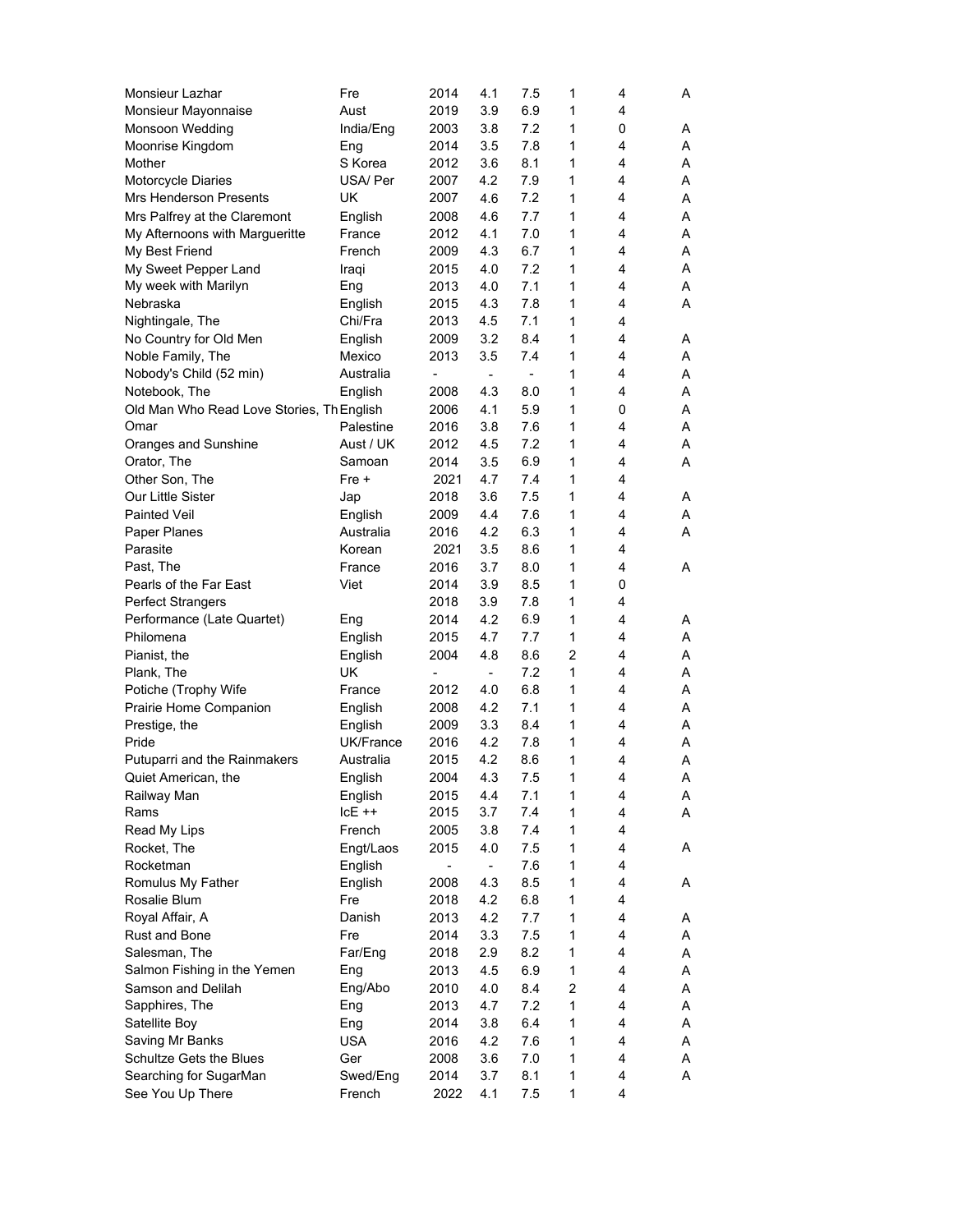| Separate Lies                               | English             | 2008                     | 4.2                      | 6.6            | 1 | 4            | A |
|---------------------------------------------|---------------------|--------------------------|--------------------------|----------------|---|--------------|---|
| Separation, A                               | Persian             | 2013                     | 3.9                      | 8.0            | 1 | 4            | Α |
| Seraphine                                   | Fr/ Bel             | 2011                     | 4.0                      | 7.4            | 1 | 4            | Α |
| Shop Around the Corner                      | Eng                 | 2014                     | 4.3                      | 8.0            | 1 | 1            | Α |
| Siddharth                                   | Can/India           | 2016                     | 4.0                      | 7.1            | 1 | 4            | Α |
| Since Otar Left                             | Fre/Germ            | 2006                     | 4.2                      | 7.6            | 1 | 0            | Α |
| Slumdog Millionaire                         | Eng & H             | 2010                     | 4.1                      | 8.5            | 1 | 4            | Α |
| Some Like it Hot                            | Eng                 | 2013                     | 4.1                      | 8.4            | 1 | 4            | Α |
| Sometimes Always Never                      | English             | $\overline{\phantom{0}}$ | -                        | 6.3            | 1 | 4            |   |
| Son of a Lion                               | Pash                | 2010                     | 3.7                      | 7.4            | 1 | 4            | A |
| Soul Kitchen                                | Germ/Greek          | 2014                     | 3.7                      | 7.2            | 1 | 4            | Α |
| Source, The (S. de Femmes)                  | Belg +(Arabic) 2015 |                          | 4.1                      | 7.2            | 1 | 4            |   |
| Spring, Summer, Fall, Winter and Spi Korean |                     | 2005                     | 4.1                      | 8.2            | 1 | 1            | A |
| Station Agent, The                          | English             | 2006                     | 4.3                      | 8.1            | 1 | 4            | Α |
| Still Life                                  | English             | 2015                     | 4.0                      | 7.5            | 1 | 4            | A |
| Still Walking                               | Japan               | 2012                     | 3.3                      | 7.9            | 1 | 4            | Α |
| Street Cat Named Bob, A                     | Eng                 | 2018                     | 4.4                      | 7.4            | 1 | 4            | Α |
| Suffragette                                 | UK                  | 2015                     | 4.1                      | 6.9            | 1 | 4            | Α |
| Summer 1993                                 | Spanish             | 2019                     | 3.0                      | 7.2            | 1 | 4            | A |
| Sweet Bean (An)                             | Jap/ Fra+           | 2015                     | 4.1                      | 7.4            | 1 | $\mathbf{1}$ |   |
| Tanna                                       | Naurhal             | 2018                     | 4.2                      | 6.9            | 1 | R0           | A |
| Teacher, The                                | Slovenia            | 2019                     | 3.7                      | 7.3            | 1 | 4            |   |
| Tehran Taxi                                 | Iran                | 2015                     | 3.0                      | 7.4            | 1 | 2            | A |
| <b>Ten Canoes</b>                           | Eng/Aborig.         | 2009                     | 3.8                      | 7.0            | 2 | 4            | A |
| There Will Be Blood                         | USA                 | -                        | $\overline{\phantom{a}}$ | 8.1            | 1 | 4            | Α |
| Three Billboards Outside                    | Eng                 | 2019                     | 3.9                      | 8.2            | 1 | 4            |   |
| Three Identical Strangers- R1               | English             | 2021                     | 3.9                      | 7.7            | 1 | 1            |   |
| <b>Top End Wedding</b>                      | English +           | -                        | $\overline{\phantom{0}}$ | 7.1            | 1 | 4            |   |
|                                             | Aust                |                          |                          | $\blacksquare$ | 1 | 4            | A |
| <b>Touched By Fellini</b>                   |                     |                          | $\overline{\phantom{m}}$ | 7.2            | 1 | 4            |   |
| Tracker, The                                | English             | 2005                     | 4.3                      |                |   | 4            | Α |
| Tracks                                      | English             | 2015                     | 4.3                      | 7.3            | 1 |              | Α |
| Trip to Italy, The                          | English             | 2015                     | 2.9                      | 8.0            | 1 | 4            | A |
| <b>True Grit</b>                            | Eng                 | 2014                     | 3.8                      | 7.8            | 1 | 4            | Α |
| Tulpan                                      | Russ                | 2010                     | 3.9                      | 7.2            | 1 | 4            | A |
| <b>Turtles Can Fly</b>                      | Iran                | 2006                     | 4.2                      | 7.9            | 1 | 1 NTSC       | A |
| Two Days One Night                          | Belg/Fra/It         | 2016                     | 3.6                      | 7.4            | 1 | 4            | Α |
| Up in the Air                               | <b>USA</b>          | 2011                     | 3.3                      | 7.8            | 1 | 4            | Α |
| Valet, The                                  | French              | 2008                     | 4.4                      | 6.5            | 1 | 4            | Α |
| Very Long Engagement, A                     | French              | 2006                     | 4.1                      | 7.9            | 2 | 4            | Α |
| Viceroy's House                             | Eng                 | 2018                     | 4.3                      | $6.6\,$        | 1 | 4            | A |
| Victoria & Abdul                            | Eng                 | 2019                     | 4.1                      | 6.8            | 1 | 4            |   |
| Vie en Rose, La                             | French              | 2009                     | 3.8                      | 7.7            | 2 | 4            | Α |
| Visitor, The                                | Eng                 | 2010                     | 4.4                      | 7.9            | 1 | 4            |   |
| Volver                                      | Spanish             | 2008                     | 4.0                      | 7.8            | 1 | 4            | Α |
| Wadjda                                      | Saudi               | 2015                     | 4.2                      | 7.7            | 1 | 4            | A |
| Walk the Line                               | <b>USA</b>          | 2007                     | 4.1                      | 8.1            | 1 | 4            | A |
| Way Home, The                               | Korean              | 2022                     | 3.6                      | 7.8            | 1 | 4            |   |
| Welcome                                     | France              | 2011                     | 4.2                      | 7.6            | 1 | 4            | Α |
| Welcome to the sticks                       | Fr                  | 2010                     | 4.5                      | 7.0            | 1 | 4            | Α |
| Well Digger's Daughter                      | Fre                 | 2014                     | 4.2                      | 6.6            | 1 | 4            | Α |
| What Maisie Knew                            | <b>USA</b>          | 2016                     | 3.7                      | 7.5            | 1 | 4            | Α |
| What we did on our holiday                  | UK                  | 2016                     | 4.4                      | 6.9            | 1 | 4            | Α |
| White Ribbon                                | Ger/Ity +           | 2011                     | 3.2                      | 8.0            | 1 | 4            | A |
| Wife, The                                   | Eng/Swe             | 2021                     | 4.4                      | 7.2            | 1 | 4            |   |
| Winter's Bone                               | <b>USA</b>          | 2012                     | 3.5                      | 7.3            | 1 | 4            | Α |
| Woman at War                                | Ice/Spa+            | 2020                     | 4.2                      | 7.5            | 1 | 4            |   |
| Woman in Gold                               | USA/UK              | 2016                     | 4.7                      | 7.5            | 1 | 4            |   |
| Women on the 6th Floor                      | French              | 2013                     | 4.4                      | 7.1            | 1 | 4            | A |